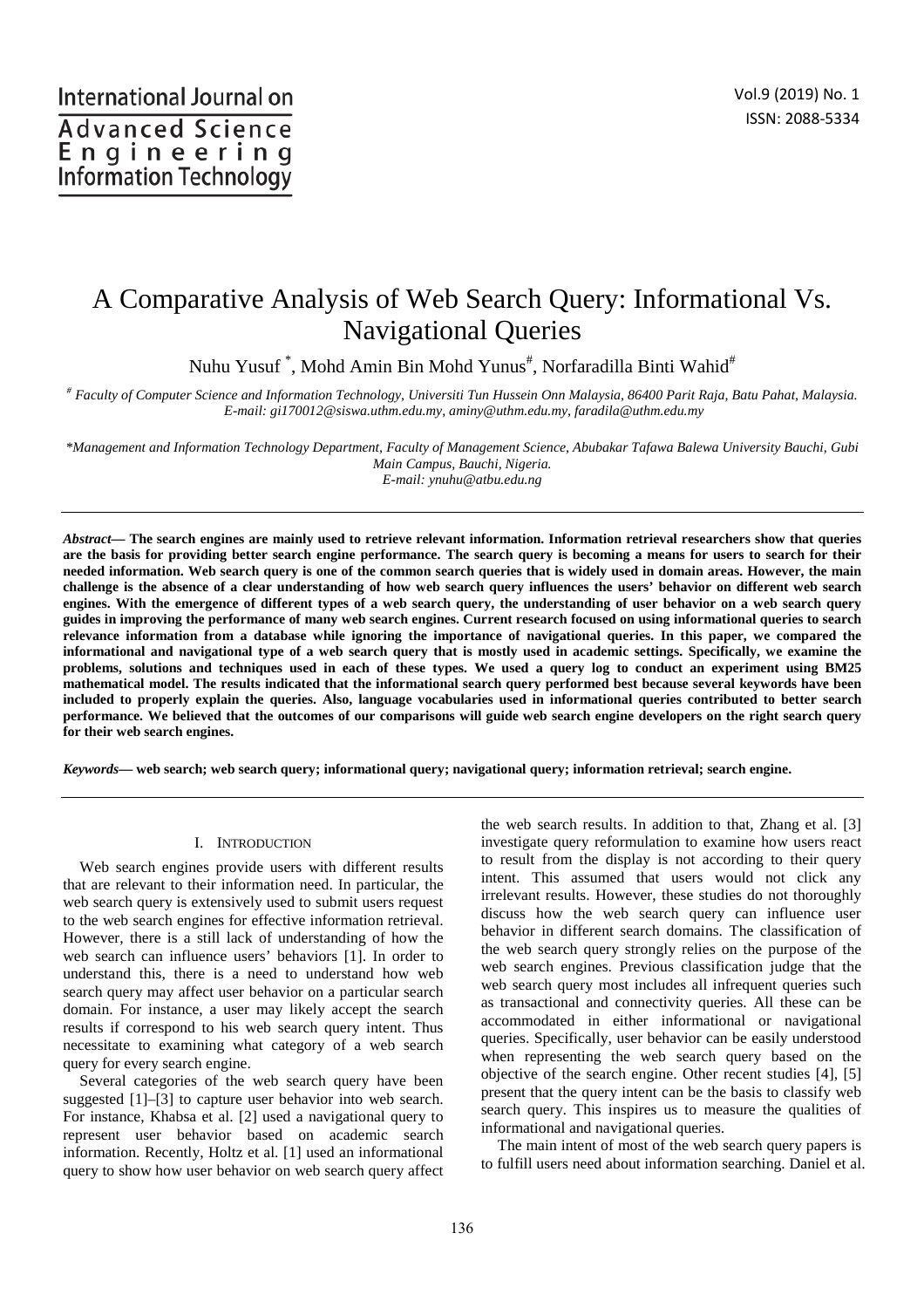[6] investigate users' behavior based on their searching information. They estimated the search behavior using the session spend by users taking into consideration a particular task type that users required. Also, their work was carried out in journalism discipline with emphasis on the task topics. In the study [3], the authors' categories of academic search into either informational or navigational query. These searches are used by the academicians to search for information regarding their research activities or publications. There are many types of web search query that now exist. Most of these types fall into either information or navigational query. Our concern is to examine all the web search query based on these two. This is because they are more related to academic search purpose.

Informational query plays a vital role in getting relevant feedback from the user intent for a search [7]. However, many other researchers believe that informational queries cannot yield relevant results because they are influenced by the performance of natural languages. Ryen et al., [7] explain that the query formulated based on natural language has less performance compared to the search query intent questions. They found that better performance can easily be achieved when search intent has been the main focus of a search. This means that query intent can improve search query performance especially when the information query for web search has turn users to require the relevant information.

Furthermore, Erdem et al., [8] maintained that irrelevant results obtain when most of the results do not match the query. They used machine learning representation to indicate some query features that are related to a user query for better performance. This will provide a query suggestion that is mainly relevant to the users' queries. Also, Eugene et al., [9] present that relevancy of the results are determined by the query characteristics and therefore effort has to be made in accommodating such characteristics. They found that the query with relevant features increases the user satisfaction by almost 12.86% and 42% for click and click through document respectively.

In addition to natural language performance, Ido [10] present that the natural language can better improve the performance of voice search rather than the ordinary text search. This work focus on the semantic relationship of a query for web search on a mobile application. Moreover, Adam et al. [8] revealed that searches based on a particular language could increase search performance. They provide this based on their investigation on the users' reasons for using a web search. In addition to that, Mixed-language queries [11] plays crucial roles when formulating query into two or more languages. The controlled vocabulary describes each language content, and searches intent will ensure better results on query reformulation.

Ran et al. [1] establish how knowledge can be predicted from a supervised model throughout search sessions. In order to achieve web search performance prediction, they recognized that learning is an efficient tool to fulfill users' targets. They also showed that knowledge obtained from a search session could provide better performance. Xinyi et al., [8] analysis what academicians are searching for within educational search engines. They used query reformulation to identify the degree of correlations with different topics.

The result indicates little correlation though give direction search behavior of academicians especially about personalization. Also, their work [8] indicate that an informational query is more preferable for academicians rather than a navigational query. This proved that the information query applies to academic search. Another work [8] try to look at what academician are searching for within a well-established web search engines. They do this by focusing on the academicians' search behavior and how experiences react in searching many topics. Understanding the user behavior can significantly improve the performance of the search engine [12].

The implicit feedback is a good technique for measuring similarities [13] of many documents based on user search behavior. The search behavior may be from online purchase history [14]–[16], browsing history [5], [14], search patterns  $[16]$ – $[18]$ , or even mouse movements  $[18]$ ,  $[19]$ . All these prove effective in infer intention for a particular search engine. For instance, Kawasaki and Hasuike [14] show that browsing history can be utilized to provide a recommendation to users in electronic commerce sites. Ghosh, Rath, and Shah [17] present how the complexity of the web search engine can be improved using users search behavior logs. Xie et al., [18] stated that search behavior pattern could reveal users intention within the search environment. These search behavior pattern can see mostly in terms of click time or query reformulations. Kwok [19] also found that a mouse click can easily predict the intention of users in searching needed information. Recently, Zhang et al.,[3] investigated how implicit feedback collected user search behavior can improve the quality of search results. They manipulated the relevant documents obtained from the top rank documents list. However, their investigation does not consider the semantic relationship between various search behaviors which can provide effective search quality.

The navigational query also improves search performance. With an improving amount of information hosted into an individual website, the navigational web search query has turn to be complex in search the user needed information. Some previous works have observed the importance of improving the query to retrieve information within a single web page instead of multiple ones. For instance, Meijia et al. [20] explain that results from multiple websites can significantly affect the performance of the metasearch engine. This assertion supported the use of the navigational query to concentrate on a single web page to improve web search performance. This is because for the user to get personalization search, users' intent must be captured within a single page.

Yogesh and Wang [4] showed that the grouping users based on their intent could easily provide better search results. They found this through experimental studies on the Twitter social network. Madian et al., [2] explained that any search for a particular document such as research paper could be termed as the navigational query. They used machine learning methods to establish how some features related to a query. Authors names of specific papers can be easily identified using language modeling. This will ensure proper web search indexing for academic search engines.

Furthermore, The SPARQL [21] is a good way to structure the query for better search representation. It has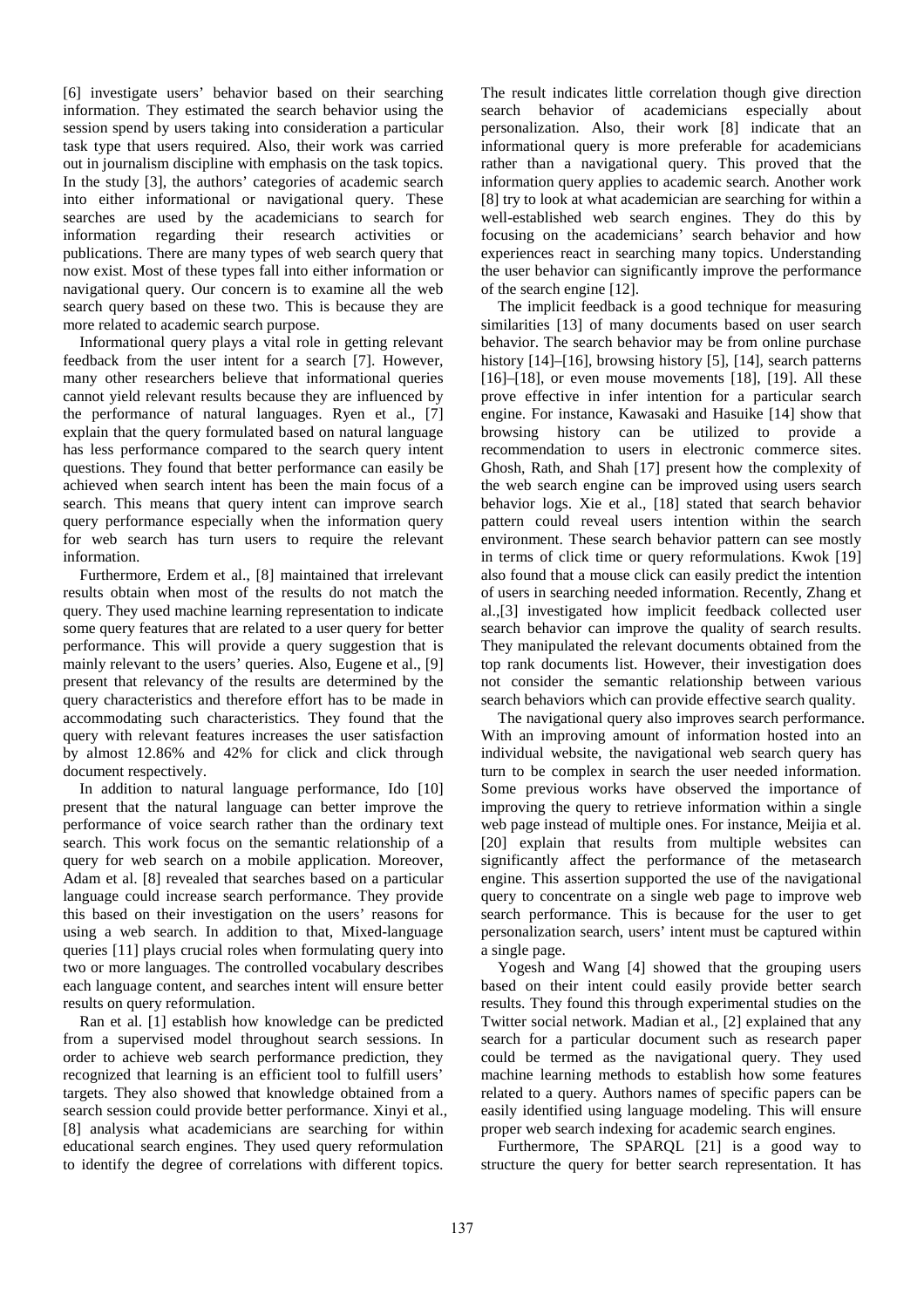shown effective for describing the keyword search. In addition to that, Ioannis et al. [22] suggest the use of SPARQ to represent the search query. This technique utilizes various unary operators that are based on the navigational query. The RDF graph lower time is taking for the query to accomplish.

The study [3] explain the importance of query reformulation to achieve better search quality performance. This is because the user may decide not to click the documents if found irrelevant based on the titles. Reformulating the querying by simplifying it to simple terms will bring better results. Moreover, Elad et al. [23] explained how web search design could accommodate various search queries. They stated this based on their finding on the investigation on how a document can have multiple clicks by the users.

This revealed that efficient syntax representation is the key to achieving search performance on queries. Ai et al., [24] present how query log used for searching email messages utilizes different query types. They found that searching for information about the organization with a short query is more common in the email search log. In addition to that, Kuzi and Carmel [25] presented how large query logs can improve the effectiveness of email search when the researcher consider query expansion. Santu, Li, and Park [26] used the data obtained from the query search log to identify triggered a query for improving search effectiveness. Zhang and Yang [27] believed that efficiency and effectiveness of search could only be achieved when the search engine kept different sessions without identifying the search users. When predicting the behavior of internet search users, the query log is significant to consider [28]. They explained how the query log how kept the user and search interaction records. GUY [7] use query log analysis for many voices queries to compare how a particular word is similar to a particular query language. Satter et al. [29] used a query log technique to expand the user query in order to represent users needed information. Their approach utilizes both the content of the specific keywords and the search keywords.

The results indicated that 48.6% and 90% had been achieved on precision at 10 and average precision at ten respectively. In terms of document ranking, the study [30] believes that evaluating the behavior of the search user can significantly improve the quality of resume search engines. They show that the demographic characteristics of users cannot be the only basis for improving the document ranking. Moreover, Zhang et al. [3] show the importance of reformulating a query based on search behavior. They utilize click data as a document containing user search behavior to infer the performance of the search engine. However, the study [31] query reformulation can apply not only text but also to images. The images that contain textual information can be easily reformulated user query to provide better search results.

Pengjie et al. [32] present a new web search query approach that utilizes a time series to interpret users intent. They do this by removing certain query features and then use a vector machine to observe the temporal pattern. This will ensure user intents are fully comprehended. Also, The study [33] suggested the use of temporally-based on anchor text to search for information from the achieve. They first find a web search query from archive based on either navigational, temporal or both and then provide relevant results from web archive. This utilizes the anchor text to provide better search quality. Alaa et al., [34] developed a framework to ascertain specific syntax associated with the user query. Each query most has its associated content that web search challenges. They obtained better results in their experiments, but further improvement needs to improve on the classification techniques. Jaspreet [35] believes the machine learning technique can provide a better classification of text on the web search query. Context-aware [36] present a tagging approach that uses parsing within a specific domain. This uses specific syntax to capture related and relevant information.

Like we explained in the previous paragraph, different categories of web search now exist. The description of a particular web search query leads us to categorize as either an informational or navigational query. This helps us to have the basis of our comparative study. As insisted by Xinyi et al., [8] that the query reformulation can justify user behavior. In our study, we do not only focus on a query reformulation but in combination with others. Our work also concentrated on some recent web search query related to user behavior and attempt to classify them into an informational or navigational query or both as these will accommodate other sub-web search query classifications that are now available. For each work, we present the problem focus, problem description, proposed solutions, search query considered, techniques, findings, and limitations.

|                                          | <b>A Comparisons of Related Works</b>            |                                                           |                          |  |
|------------------------------------------|--------------------------------------------------|-----------------------------------------------------------|--------------------------|--|
| <b>Proposed Approach</b>                 | <b>Problem Focus</b>                             | <b>Search Query considered</b>                            | Technique                |  |
| Task Topic in Web Search [6]             | User behavior measurements                       | Navigational                                              |                          |  |
| Academic Search [2]                      | Query behaviors                                  | Navigational                                              | Query log                |  |
| Predicting User Knowledge Gain [1]       | Understanding web search impact<br>Informational |                                                           | Query log                |  |
| Query Reformulation Patterns [8]         | Mixed-language queries<br>Informational          |                                                           | Query log                |  |
| Knowledge Gain of Users [5]              | User proficiency                                 | Navigational                                              | Query log                |  |
| Extreme Learning Machine [4]             | Search query intent                              | Informational                                             | Query log                |  |
| Immediate Require Behavior in Search [3] | Unsatisfied search query results                 | Informational                                             | Implicit feedback        |  |
| One Query, Many Clicks [23]              | Complex search query                             | Informational<br><b>Both</b><br>and<br>navigational query | <b>Implicit Feedback</b> |  |

TABLE I COMPARISONS OF RELATED WORKS SIZES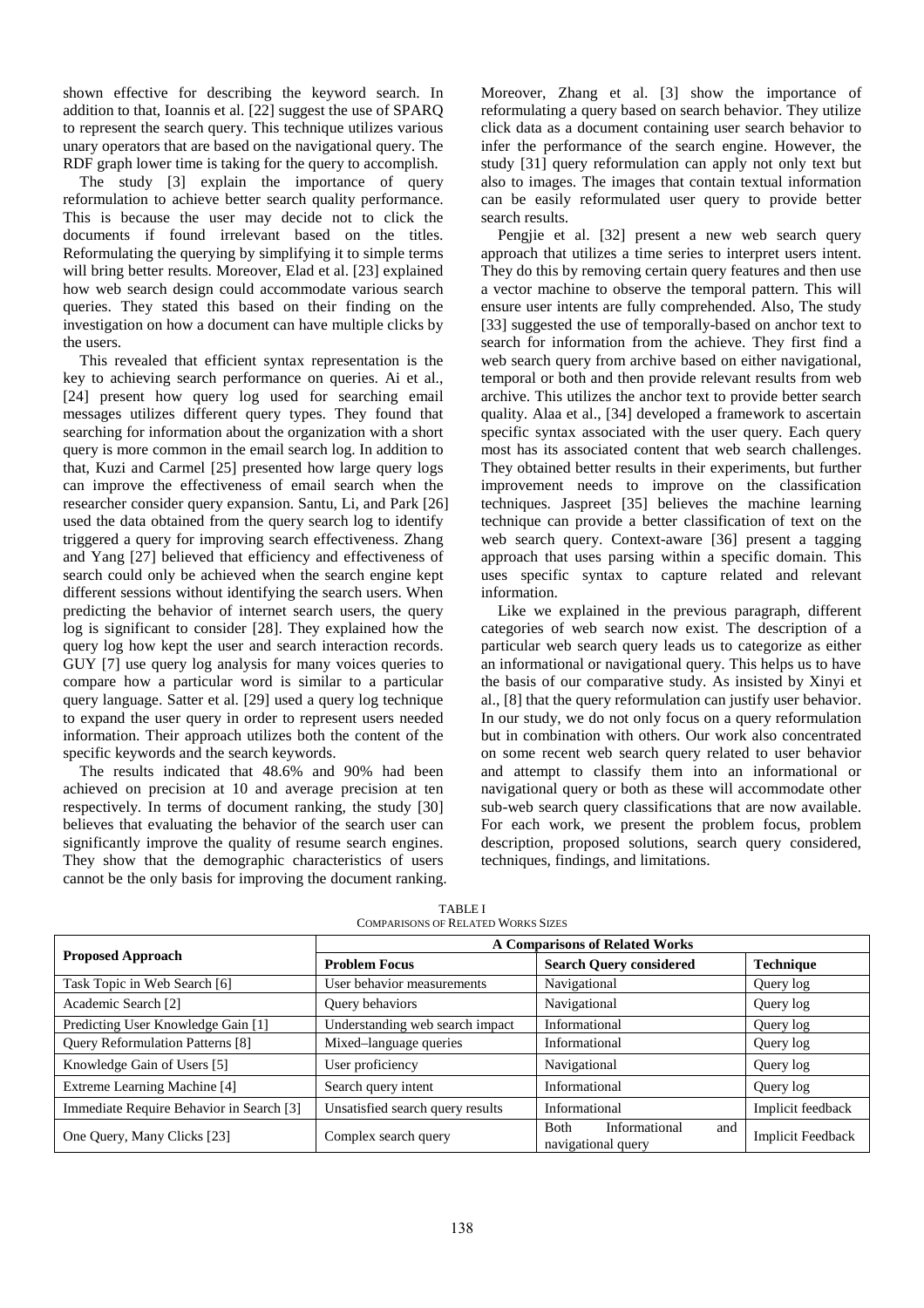In table 1, the paper presents various related works about the web search query. The purpose of this comparison is to present the research problems and their solutions in some of the recently published research papers. We classified the web search query into either informational or navigational queries or both and described how each works with a particular technique. For example, the study [6] explains how the results of the navigational query can be an experiment using a query log while utilizing user behavior in journalisms. It was argued in the paper [11] that the user behavior for a web search query can be easily through query reformulation in different languages. To realize the importance of query reformulation, the study [3] examines how query reformulations could address individual query. All these are meant to improve the performance of a web search query.

Moreover, query log is the primary technique that many research papers used in their works to examine the search query performance. Consequently, the query log has the chance of predicting user behavior for web search query since many users search sessions have been kept for future experiments. Regarding the informational query, we observed that some research works achieved better web search query performance when they classified user search tasks. For example, the study [4] classified the user query based on the extreme learning machine to address search query intent.

Furthermore, various results shown that the performance of search results are the main targets of findings ignored query strategies that can support these claims. Additionally, many proposed solutions considered query classifications and reformulations while forgetting that the query expansion, query suggestions, query answering and many more can also play their roles in improving not only the search results but also addressing user behavior challenges in the web search query.

Web search query problem solution specifically for the user behavior still need to be examined as shown in table 1. Many limitations of the previous works suggest further investigations of proper understanding and implementations. Hence, the performance of the web search query will not be achieved in other search domain. This is because the search requires in the health domain is entirely different from the educational or academic search. However, the problem with these results is that they do not accurately capture how the users try to achieve instead concentrate on what to achieve. Also, their scopes were not fully explain based on user ethics.

This paper provides the following contributions:

- Present a comparison of the informational and navigational web search queries
- Discuss the results of the web search queries comparisons

Other sections of the paper are as follows: section 2 presents the materials and method, section 3 presents the results and discussion, and finally, section 4 presents the conclusion and future work.

## II. MATERIALS AND METHODS

The materials and methods used for this paper are explained in this section based on the experiment carried out to obtain the best relevant search results.

# *A. Materials*

To examine the performance of information and navigational queries, we investigate the top five search query results obtained from two different queries. The two queries were represented by unique numbers 0 and 1. The 0 number indicates the informational query while the 1 represented the navigational query. We search for a specific website and information using query ID 1 and 0 respectively.

The Okapi BM25 was also used to obtain the best matching results. This is best on the implicit relevant feedbacks obtained from the query log. The BM25 algorithm can be seen in equation (1) below:

$$
Score(D,Q) = \sum_{i=1}^{N} IDF(q_i) \cdot \frac{f(q_i, D) \cdot Q_i + 1)}{f(q_i, D) + k_i \cdot (1 - b + b \cdot \frac{|D|}{avgdl})}
$$
(1)

From equation (1),  $\Phi$  and  $\hat{\mathbf{D}}$  represent the term frequency and its documents respectively. The |D| represents the length of the document. The average length of the document was also represented as the avgdl while they  $Ki$  and  $b$  represent free parameters. To obtain  $IDF(q_i)$ , the equation (2) can be used.

$$
IDF(q_i) = \log \frac{N - n(q_i) + 0.5}{n(q_i) + 0.5}
$$
 (2)

Where the N represents the total number, and they  $n(a_i)$ represent the number of the document.

# *B. Methods*

Our paper uses the query logs method as a benchmark. Author a [1], [6] and [2] shown that query log can be used to investigate the behavior of search users within the specified search query. The L8 Yahoo search query log dataset [37] version 1.0 was used for this experiment. The dataset comprises 1000 regularly search queries issues to Yahoo web search from nine separate languages. In the approved manner, the English version of the dataset was used to obtain the performance results. Each search query in the documents has been represented with a unique identifier (number).

#### III. RESULTS AND DISCUSSION

This section presents the results and discussion of the comparative analysis of the web search query: information vs. navigational queries.

### *A. Results*

The navigational web search query results are summarized in Table II. It shows the ranking results obtained from the search. We considered the first five ranking results for the experiment. The query Id 0 represented the navigational query. The documents Id are the lists of documents returned from the initial 1000 query provided by the yahoo corpus. There also appeared in the table based on the rankings. The document with id 312 provide the highest results for a navigational query with a total of 15.02 average length of the document. Followed by document Ids 224, 193, 319 and 259. Thus, they have been represented in fig. 1.

The informational web search produces the highest average length of document (avgld) results as compare to the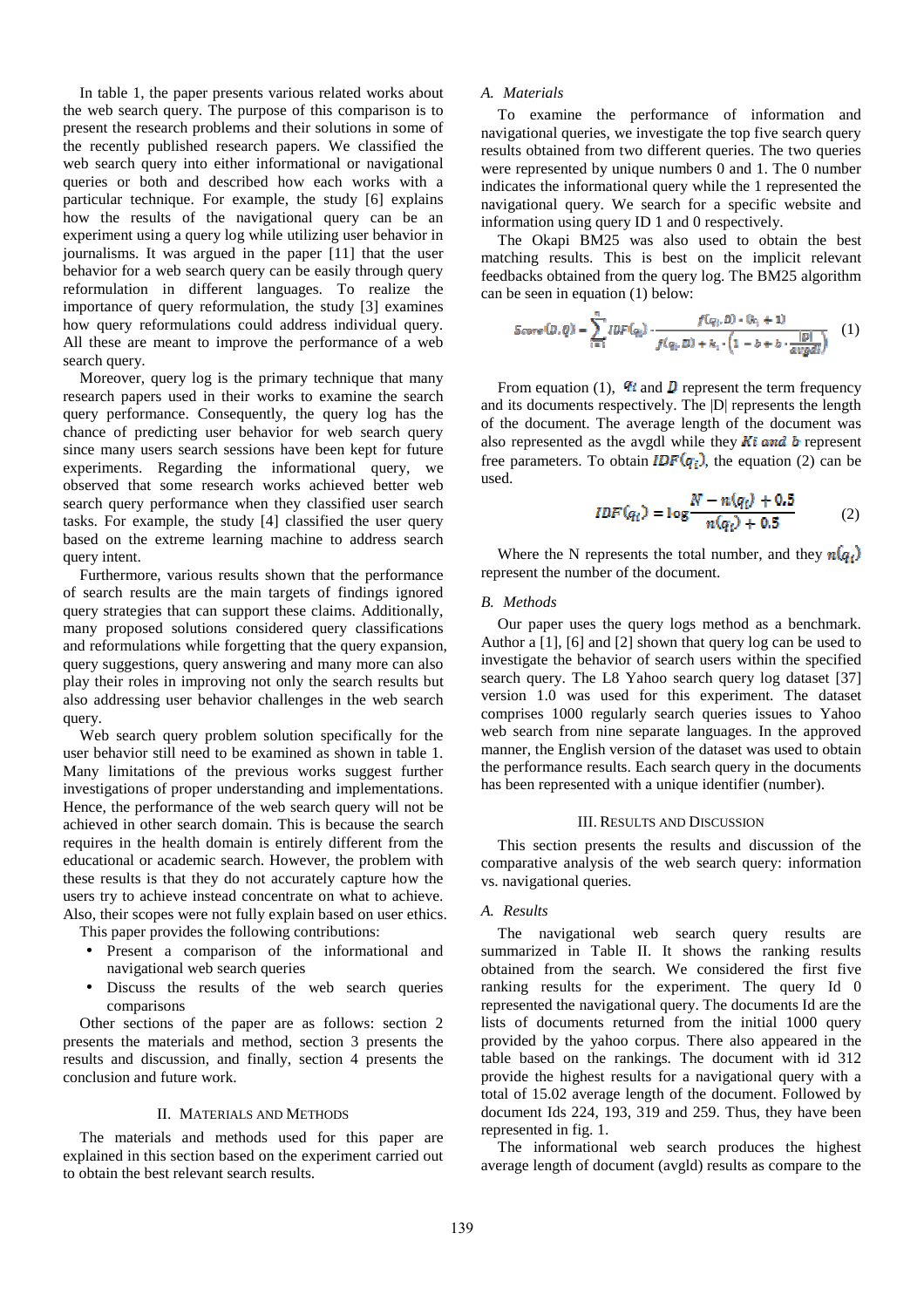navigational web search query. Table III summarizes the results of the informational web search query. The query ID 1 represents the informational query which obtained the best results on document ID 231 with 17.63 as an average length of the document, followed by document ID 304 with 15.10.



Fig. 1 Average document length of Navigational and Information Queries obtained from the Okapi BM25 mathematic model

## *B. Discussion*

The comprehensible evidence that both information and navigational web search queries provide a convincing web search query results. Although the information query shows a bright performance in contrast to the navigational query. The rationale for this is mainly because the user has the exact term he is looking for.

Probably, the navigational web search query also produces good results. However, it is likely that the query log contains both names of the query such as YouTube and the web search address of the query such as www.youtube.com. Moreover, because queries within the query log have been arranged alphabetically, it may be possible for the search engine to return the first matching query before the actual relevant query.

Another recourse is that the number of query terms within the query log is not sufficient to provide quality results but can serve for prelude results. We reasoned that if it is a query log problem, then a higher query log should be used without arranging them alphabetically. Consequently, the best results of the query can be achieved similar to the informational query.

TABLE II NAVIGATIONAL QUERY RESULTS

| Rank<br>result | <b>BM25-Results of Information Ouery</b> |             |                                               |  |
|----------------|------------------------------------------|-------------|-----------------------------------------------|--|
|                | <b>Query ID</b>                          | Document ID | The average length of the<br>document (Avgld) |  |
|                |                                          | 312         | 15.02                                         |  |
| 2              |                                          | 224         | 11.75                                         |  |
| 3              | 0                                        | 193         | 9.65                                          |  |
|                |                                          | 319         | 9.36                                          |  |
|                |                                          | 259         | 6.51                                          |  |

The principal result of this analysis is that the informational query provides the best results for a web search query. This advantage was not only to the web search query results but also to other search engines such as enterprise search, desktop search, federated search and many more. Although the BM25 has been considered for relevant feedback, the results raise the chance that different outcome in most can be obtained when considering other techniques such as wordnet and implicit feedback.

TABLE III INFORMATIONAL QUERY RESULTS

|                | <b>BM25-Results of Navigational Query</b> |                    |                                          |  |  |
|----------------|-------------------------------------------|--------------------|------------------------------------------|--|--|
| Rank<br>result | <b>Query ID</b>                           | <b>Document ID</b> | The average<br>length of the<br>document |  |  |
|                |                                           | 231                | 17.63                                    |  |  |
| っ              |                                           | 304                | 15.10                                    |  |  |
| 3              |                                           | 308                | 12.62                                    |  |  |
|                |                                           | 254                | 12.34                                    |  |  |
|                |                                           | 307                | 12.08                                    |  |  |

#### IV.CONCLUSIONS

The web search query is an essential aspect in deciding which particular query a search engine could be supported. However, the precise web search query can enable the user to the matching document from the search engine. Several web search queries have presented in many research papers, yet their results to justify the claims. In this paper, we run a comparative analysis for two web search queries to investigate which one can provide the best results on Yahoo query logs. Two web search queries that ware considered are information and navigational queries. The results obtained shows that the informational query can provide the best performance as compared to the navigational query. In the future, we plan to develop the Quran web search engine using an informational web search query. Also, the same experiment will be performed on a different dataset.

#### ACKNOWLEDGMENT

The authors would like to thank the Center for Graduate Studies Universiti Tun Hussein Onn Malaysia (UTHM), the Faculty of Computer Science & Information Technology UTHM and indeed the faculty of Management Science, Abubakar Tafawa Balewa University Bauchi for their support during this research paper.

#### **REFERENCES**

- [1] P. Holtz, M. Rokicki, and S. Dietze, "Predicting User Knowledge Gain in Informational Search Sessions," in *The 41st International ACM SIGIR Conference on Research and Development in Information Retrieval*, 2018, pp. 1–10.
- [2] M. Khabsa, Z. Wu, and C. L. Giles, "Towards Better Understanding of Academic Search," in *Proceedings of the 16th ACM/IEEE-CS on Joint Conference on Digital Libraries - JCDL '16*, 2016, pp. 111– 114.
- [3] H. Zhang, M. Abualsaud, and M. D. Smucker, "A Study of Immediate Requery Behavior in Search," in *Proceedings of the 2018 Conference on Human Information Interaction&Retrieval - CHIIR '18*, 2018, pp. 181–190.
- [4] Y. Parth and W. Zhaoxia, *Proceedings of ELM-2016*, vol. 9. Cham: Springer International Publishing, 2018.
- [5] U. Gadiraju, R. Yu, S. Dietze, and P. Holtz, "Analyzing Knowledge Gain of Users in Informational Search Sessions on the Web," *ACM SIGIR Conf. Hum. Inf. Interact. Retr. (CHIIR), March 11-15, 2018 New Brunswick, New Jersey, USA*, pp. 2–11, 2018.